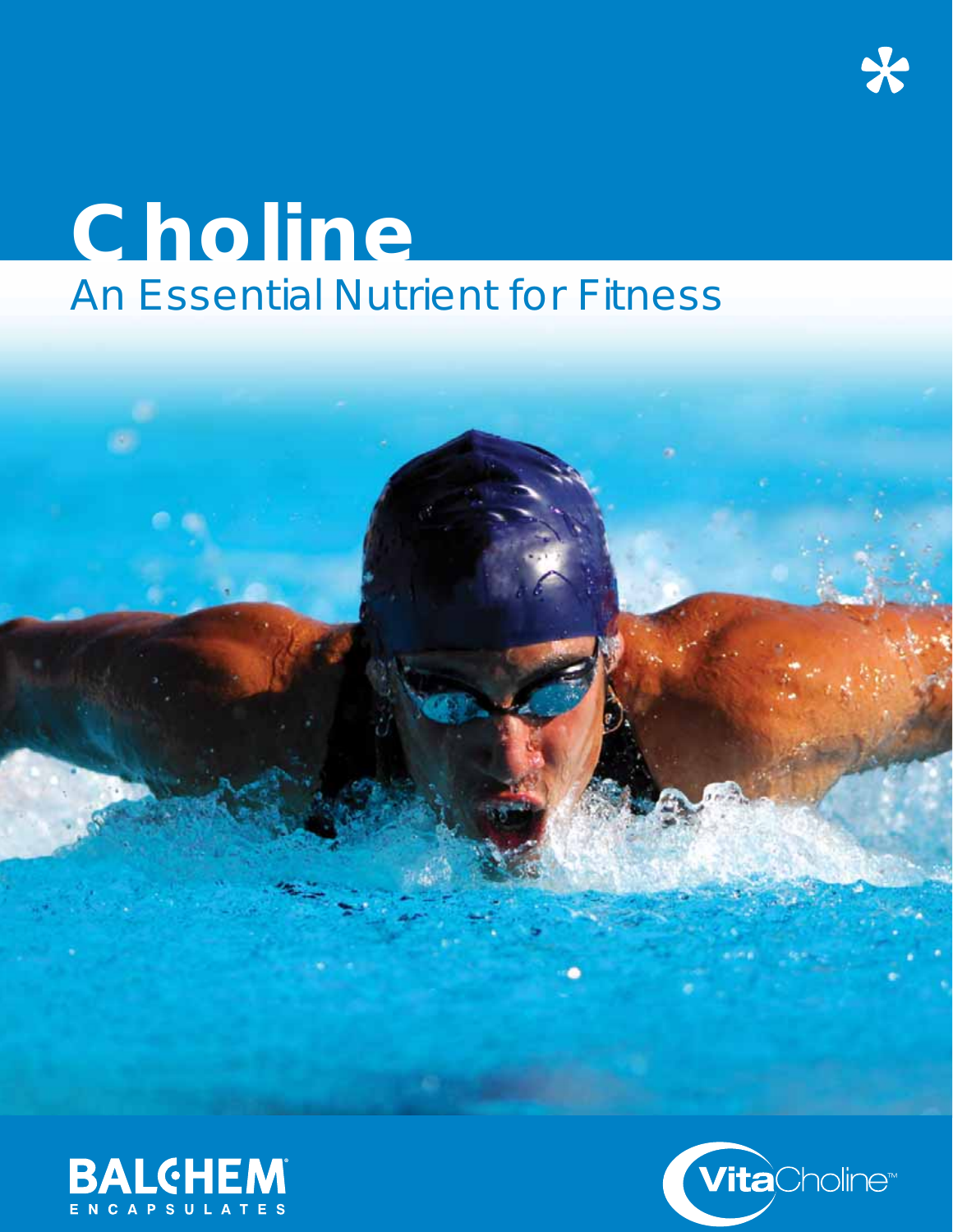*The performance of physically active individuals is thought to be infl uenced by ergogenic nutrients. These*  substances may have one or more specific functions *in the body. Stimulant action in the nervous system, usage as a storage form for a biochemical precursor, and agency in the turnover of metabolic by-products are prime among them.*

*Choline is truly a multi-tasking nutrient, important for cell structure and function, lipid metabolism, neurotransmission, cell signaling and genetic regulation. It works in cooperation with complementary B-vitamins to ensure that cellular operations run smoothly. The necessity of choline in the human diet was established fairly recently. In the past decade, new data have emerged on its special importance for individuals with impaired biosynthesis and those with increased nutrient need due to health status or extreme energy expenditure. Choline is clearly a nutrient important to athletes and others.* 

*Water-soluble choline salts, such as choline chloride and choline bitartrate, are versatile, stable, GRAS ingredients that can easily be incorporated into a variety of food and supplement products. Label claims on nutrient content and structure -function relationships can be made, offering a point of distinction for choline*fortified food and supplement products.

OH

# **Choline: Essential for athletes and others**

Choline is absolutely necessary for wellness throughout the human lifespan, particularly for active individuals. It plays a key role in the optimal structure and function of the human body from the level of cells to that of whole tissues and organs. Much of choline's biological importance can be attributed to the fact that it is a biosynthetic precursor of numerous molecules that are important for diverse structural and functional purposes in the human body (1). By its phosphorylation, base exchange, oxidation, one-carbon transfer, and acetylation in the body, it makes available intermediates for many metabolic processes. It also works in a regulatory capacity, controlling gene expression and the catalytic activity of enzymes related to metabolism. Other effects are indirect, in that it affects the balance of and need for many other partially compensatory metabolites to which it is closely related, via its influence on the activity of certain regulatory genes or the catalytic proteins they express.

When free choline is needed in a tissue or organ, it is either biosynthesized, extracted from circulation (2;3), or scavenged from local endogenous supply and stored as the free base or, more commonly, as the phosphorylated moiety phosphocholine (4). In this way, it is ready and availably for a variety of biological purposes. In partial fulfillment of these biological demands, choline can be made by all cells in the body via the cytidine diphosphocholine (CDP-choline) pathway (2;5) and by liver cells via the estrogen-regulated (6;7) enzyme phosphatidylethanolamine N-methyltransferase (PEMT) (8;9). However, the efficiency of choline biosynthesis in humans varies significantly with age and gender, and is modulated by hormones, individual genetics, and choline and B-vitamin status and intake behavior. Choline is regarded as an essential nutrient for humans because of its recognized biological significance, as well as the reality that its biosynthesis is known to be insufficient to meet the needs of healthy individuals (10). Choline need may be exaggerated in physically active individuals who, by engaging in sustained intensive exercise, run down their internal stores of the nutrient (11-13).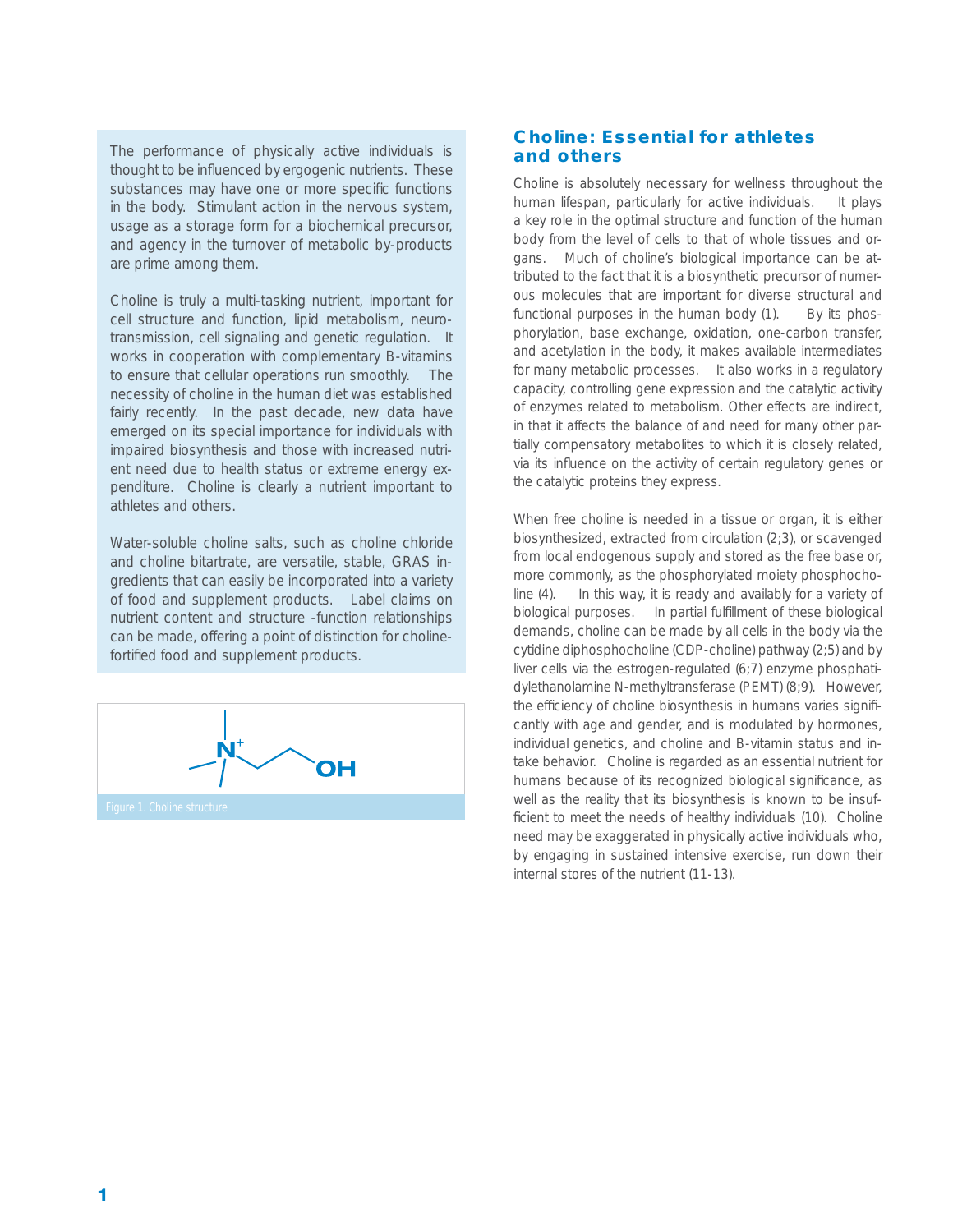Deprivation of dietary choline is first manifest by a measurable decrease in levels of plasma choline, and a concomitant increase in plasma homocysteine. The significance of these changes is discussed later in this summary. When expenditure of choline exceeds intake and biosynthesis fails to replenish the nutrient pool, membrane phospholipids must be sacrificed and broken down to ensure choline supply to the brain (3). This results in an accumulation of fat in vacuoles of liver cells (steatosis) and consequent damage to liver cell membranes (14) and muscle cells (15). In cases of serious and sustained deprivation, cell suicide is activated in lymphocytes (16), and multiple organ dysfunction is clinically evident (15).

Choline intake prevents and reverses these symptoms of nutrient deficiency and assures that the choline pool is kept full for the multiple purposes for which it is needed. As such, a Dietary Reference Intake (DRI) was developed for choline nutrition in healthy individuals (10) and published by the Food and Nutrition Board of the Institute of Medicine (US) in 1998. Current dietary recommendations for choline are based on the daily dosage necessary to prevent these abnormalities in most individuals, *i.e.* 7 mg/kg body weight/day, which equates to 550 mg choline per day for an average adult male.

Recent population studies suggest, however, that a significant portion of the US population does not consume dietary choline at current recommended levels (17). The choline shortfall is disproportionately apparent in certain ethnic groups (18) and specific subpopulations, which is directly contrary to long held assumptions about its conditional importance and limited the intake data from early small-scale investigations (19). Many of the best food sources of choline, such as beef liver, egg yolks and wheat germ (12;13), are widely available, but not well-represented in the current American diet due to collateral fat and cholesterol content (18) or a simple lack of palatability. The carbohydrate-rich foods typical of athletes' diets are generally not good sources of choline.

Dietary supplements, choline-rich meal-replacement products, and the discretionary fortification of foods and beverages are appropriate ways to deliver necessary choline to consumers, particularly those who are physically active. Water-soluble choline salts are very easily added to virtually any processed food product, liquid, tablet or capsule, exhibiting excellent stability, high bioavailability and compatibility with other nutrients.

| <b>Substance</b>                           | <b>Function</b>                                                                                                                                              | <b>Structure</b>           |
|--------------------------------------------|--------------------------------------------------------------------------------------------------------------------------------------------------------------|----------------------------|
| Phosphatidylcholine                        | Structural component of the amphiphilic<br>phospholipid membranes of all cells                                                                               | $H_3C - N$<br>$CH_3$<br>Ó  |
| Sphingomyelin                              | Provides insulation along the length of a<br>neuron.                                                                                                         | ه ا<br>$H_3C-N$<br>`o–P-o– |
| <b>Betaine</b>                             | Controls water transport in and out of<br>cells. Contributes to the 'methyl pool'<br>toward maintenance of the balance of<br>choline, folate and B-vitamins. | l ⊕<br>$H_3C-N$            |
| Acetylcholine                              | Agent of message propagation between<br>neurons.                                                                                                             | ۱⊕<br>$H_3C-N$             |
| Table 1. Choline as a structural precursor |                                                                                                                                                              |                            |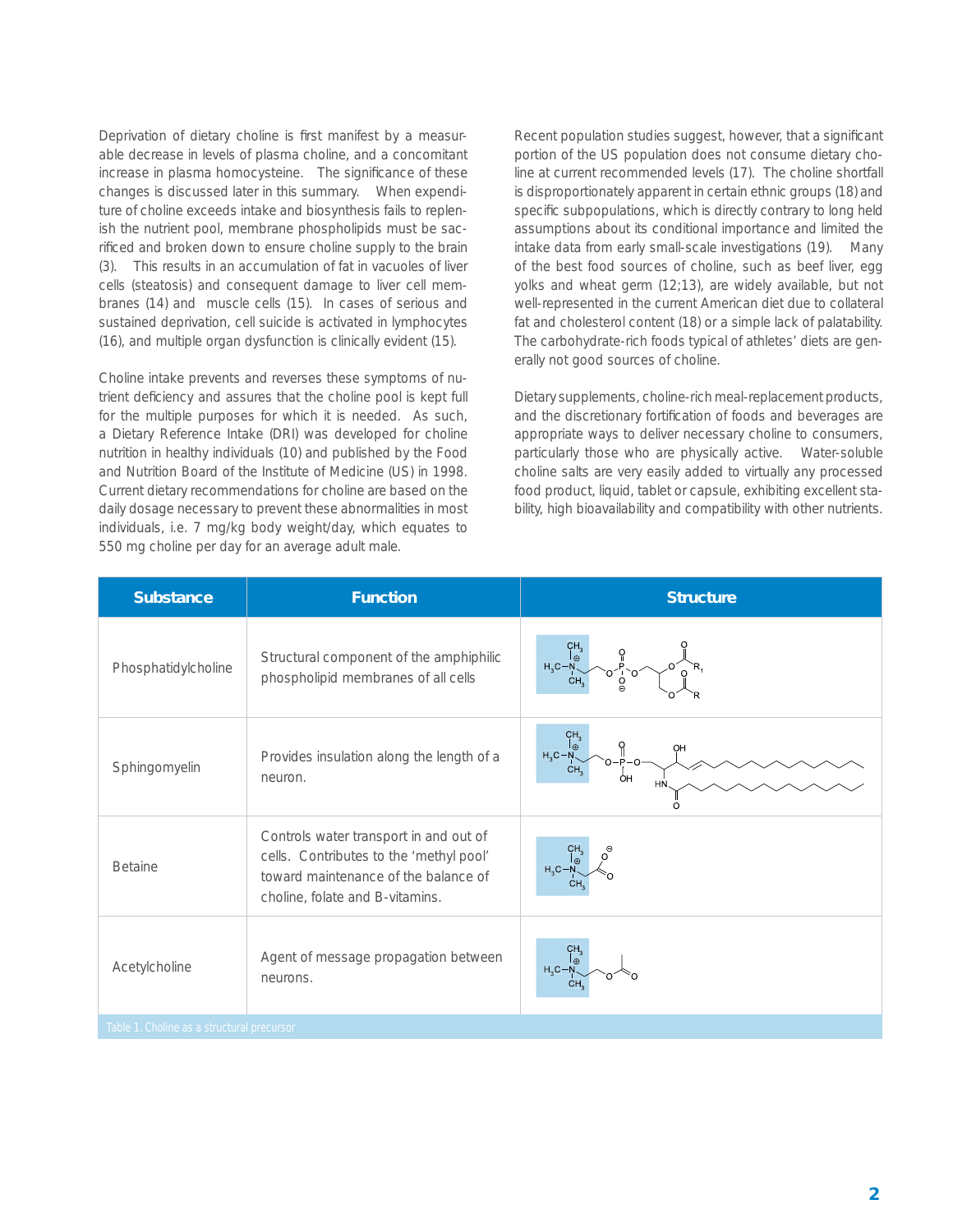# **Benefits of choline**

Choline's functionality for athletic consumers is collectively related to its role as the precursor of neurotransmitters, membrane phospholipids, and cellular osmolytes, as well as its value in methyl-group donation (20). These factors are important in precision performance, muscle function and recovery, and training output.

## Mind over muscle

With its acetylation, catalyzed by the enzyme choline acetyltransferase, free choline is converted to acetylcholine, a common but extremely important neurotransmitter in the central and peripheral nervous system. Although less free choline is converted to acetylcholine than is turned into membrane phospholipids (5), the reaction is important in that it is the only way to generate the acetylcholine molecule (3;21). In addition to its function in transmitting messages between neurons in the brain, acetylcholine serves similar purposes elsewhere in other parts of the body. Cholinergic neurons innervate individual muscular fibers at the neuromuscular junction, where they help relay messages that result in muscular reaction. Acetylcholine is also the primary neurotransmitter of the vagus nerve, which runs most of the length of the human body and connects the central nervous system with distal organs and tissues. This non-neural component of the human cholinergic system may be significant in choline's putative anti-inflammatory effect (22).

The passage of signals between neurons is facilitated by better cell-to-cell contact between the neurons and a greater availability and mobilization of neurotransmitters. It is also influenced by so-called secondary messengers and other bioactive metabolites (23). All of these factors are influenced directly by availability of choline in the course of development and maintenance of the body.

The level of choline in the brain is directly affected by the levels in plasma, which is significantly influenced by intake of the nutrient (3;24;25). When neuronal communication accelerates during periods of high activity, neurons' need for choline increases significantly. The concentration of free choline available at the terminal of a cholinergic neuron, the primary location of acetylcholine synthesis, is a limiting factor in this reaction. Choline crosses the blood-brain-barrier by facilitated diffusion, and moves from extracellular fluid into cells according to the existing concentration gradient (3;26;27). Choline intake increases the synthesis of acetylcholine and its release in muscles, the heart, and at the neuromuscular junction (28;29).

Maintenance of the nervous system during intense exercise is necessary to drive the continued neural activation of muscles and to delay the onset of so-called "central fatigue," which is associated with long periods of sustained muscular usage (30;31). Decreased choline (and consequently, acetylcholine) may be associated with delays in transmission of muscle contraction impulses (11;29). In states of dietary choline deprivation (32) and metabolic stress such as extreme exertion, membrane phospholipids (phosphatidylcholine and sphingomyelin) (3;5;33;34) may be catabolized by phospholipase enzymes in an effort to maintain levels of brain choline (35) and provide for its release into synaptic clefts in the hippocampus (36) and the neuromuscular junction. Choline intake is necessary to regulate the activity of the various enzymes that synthesize, break down and influence the release of the neurotransmitter acetylcholine (37-40), with a secondary benefit of helping in the retention of cell membrane integrity.

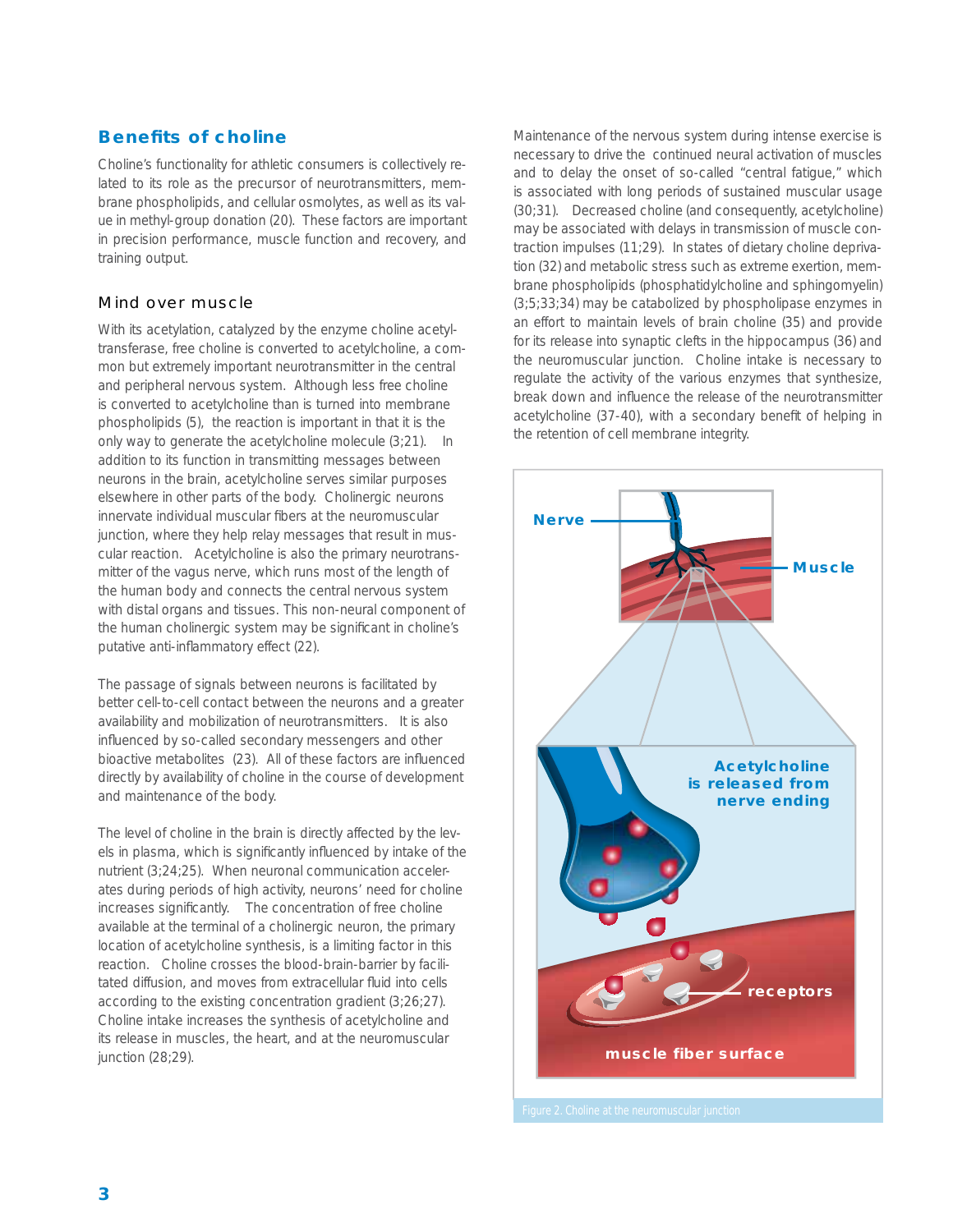# Keeping the body in balance

Choline is readily converted by the body into the important osmolyte betaine in an irreversible oxidation process. Betaine is significant in regulating the balance of influx and efflux of water in cells (41). Volume changes in cells due to hypo- and hypertonic environmental changes trigger a variety of catabolic and anabolic processes, respectively, that are challenging for cells to accommodate (42).

Once choline is oxidized in the body, it may be further catabolized in support of metabolic balance. It is important for its contribution to the so-called cellular "methyl pool." Methyl groups [CH<sub>3</sub>-] are attachments that are transferred between biological macromolecules. They function as "epigenetic markers," which are functional tags that can activate or suppress the expression of genes and the activity of catalytic proteins (43). Methyl groups are also important in other molecular interconversions. Methylation of homocysteine, a cellular metabolite which circulates in the blood of all individuals, converts it to methionine. This essential amino acid is needed to repair and build proteins and to serve as a precursor for other substances, such S-adenosylmethionine (SAdoMet), an important methyl donor in its own right (44;45). SAdoMet influences a variety of cellular processes involved in immune response (43;46). It suppresses the production of several inflammatory "first responders," activates an additional, complementary route of disposal for cellular homocysteine (cystathionine β-synthase, Vitamin B<sub>6</sub> cofactor), and promotes the production of the antioxidant glutathione and the necessary activity of many methyltransferase enzymes (43;46;47).

Choline insufficiency in humans, even those with adequate methionine, results in an accumulation of unmetabolized homocysteine (48). Intense, prolonged physical activity has also been shown to markedly increase plasma homocysteine in some athletes (49;50). It is theorized that increased protein or methyl group turnover may be the operative mechanism(s), and that an individual's health and nutrition status, their starting level of fitness, and the mode and intensity of exercise are significant factors in the magnitude of the effect (50). (The relationship of homocysteine with B-vitamin and creatine metabolism is explored in a subsequent section of this paper.) Unabated homocysteine creates a distinct imbalance of SAdoMet and its immediate precursor (51), thus disrupting the methyl pool, and negatively affecting enzymes that assist in methyl group transfer.

Whether homocysteine itself is true risk factor, or merely a biomarker or by-product of biochemical dysfunction (52) remains to be firmly established. However, homocysteine has been widely linked to numerous health conditions (43) ostensibly due to its alleged cytotoxic and vascular effects (53-56). It has been implicated (57) in fibrosis of the liver (58), occlusion in the cardiovascular system (59;60) and the complex etiology of age-related cognitive decline (61). Homocysteine's mechanism of action appears to be related to reactivity of its thiol group (57;62). By reaction of the thiol group with amino acid side chains, homocysteine can affect the structure and function of important proteins and enzymes. Direct and secondary oxidative effects (43) generate the reactive oxygen species (ROS) that initiate reactions in cells and tissues and overwhelm the innate protective mechanisms of antioxidant enzymes and nitric oxide, particularly in the vascular endothelium.

Increasing choline intake has been shown to reduce plasma homocysteine in healthy and homocysteinemic subjects (53;55). An additional benefit of this functional contribution of choline is that it serves to spare the complementary nutrient folate for its other use in DNA synthesis (63). Choline's remaining two methyl groups are released in subsequent oxidation steps and diverted to other metabolic processes and biosyntheses (62).

## **STRUCTURE-FUNCTION CLAIM**

• Choline may help reduce levels of plasma homocysteine.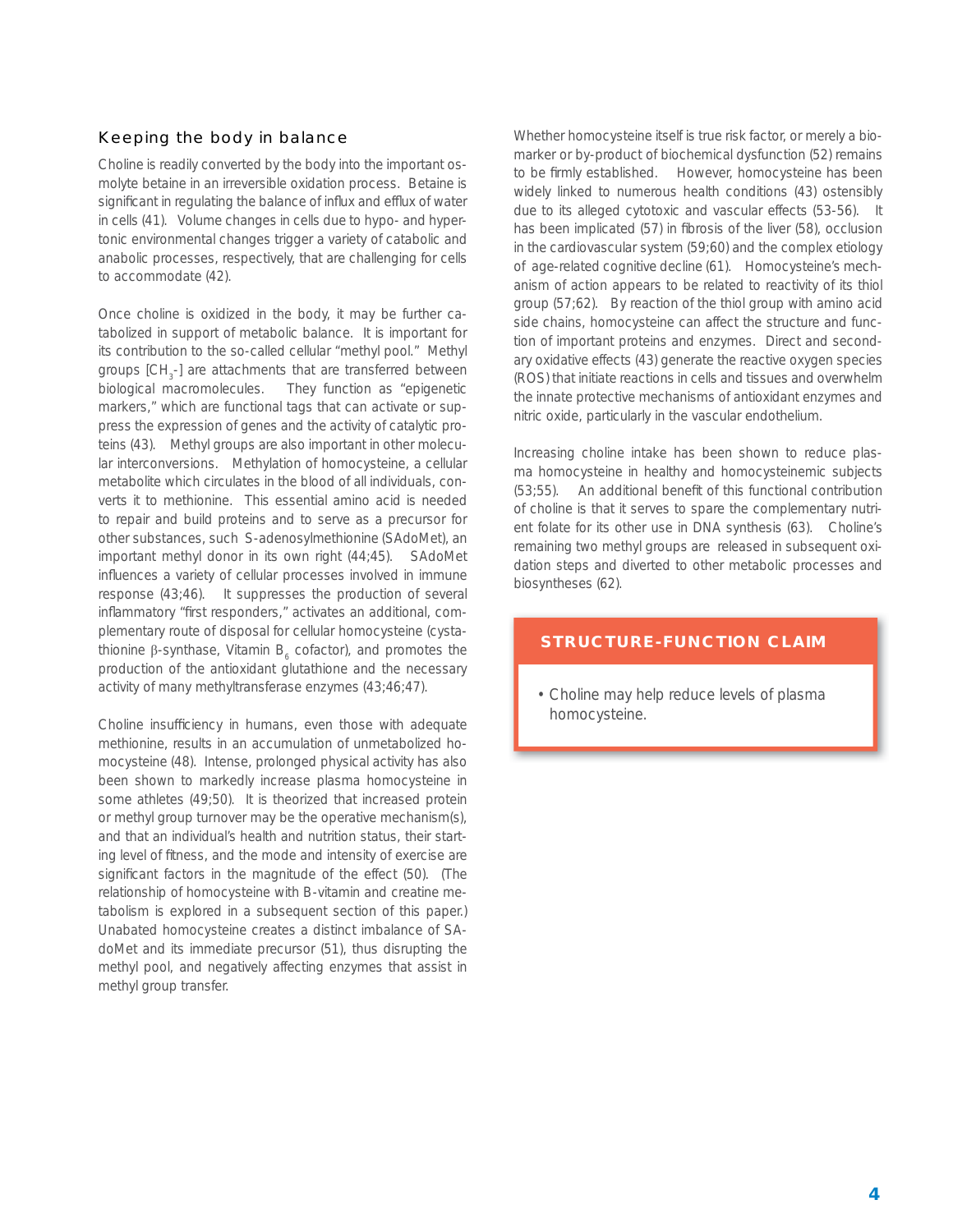# Getting things moving

As a precursor of the phospholipid phosphatidylcholine, free choline is an important component of the structure of very low density lipoproteins (VLDL). The manufacture of VLDL occurs in the liver as a mechanism to transport non-polar lipids within the aqueous environment of circulating blood, away from the organ (64-66). VLDLs are effectively a cellular packaging system designed to transport fat to adipose tissue for storage or to muscles for immediate use (67). The choline that is used by the liver for this purpose is biosynthesized as discussed previously; the necessary remainder must be obtained from the diet (2;9).

In dietary choline deficiency, there is a decrease in triglyceride export from the liver in VLDLs, resulting in excess fat deposition (steatosis) in that organ (68). The clinical outcome of fatty liver is the result of an apparent effect on the size, shape and viability (ease of enzymatic breakdown) of the VLDL particles (69), rather than inadequate phosphatidylcholine synthesis. Liver dysfunction (70) is thought to be related to the rupture of cell membranes caused by steatosis, as well as the induction of apoptosis (controlled cell death) (71) and compensatory uncontrolled cell division in liver tissue (10;72;73). Hepatotoxicity may arise from infiltration of the liver by fatty acids, some of which are oxidized and recycled, collaterally generating reactive oxygen species (ROS) which may interact with macromolecules (e.g. DNA) or membranes (67;74). Measurements of high enzyme activity of alanine- and aspartate aminotransferase, which are released from liver cells when their membrane integrity is compromised (75), are the surrogate measure used for diagnosis.

Choline deprivation affects cellular structural integrity and lipid metabolism outside of the liver, as well. Most notably, cell membranes are catabolized and cellular suicide is activated in muscles the absence of choline (15). Triglycerides accumulate in choline deficient muscle cells as a result of increased assembly of the molecules from the pool of components (fatty acids, diacylglycerol) scavenged from broken down cell membranes (76), rather than *de novo* lipogenesis. Increasing Choline intake is a direct way to reverse these effects.

# **STRUCTURE-FUNCTION CLAIM**

• Choline may promote healthy liver function.

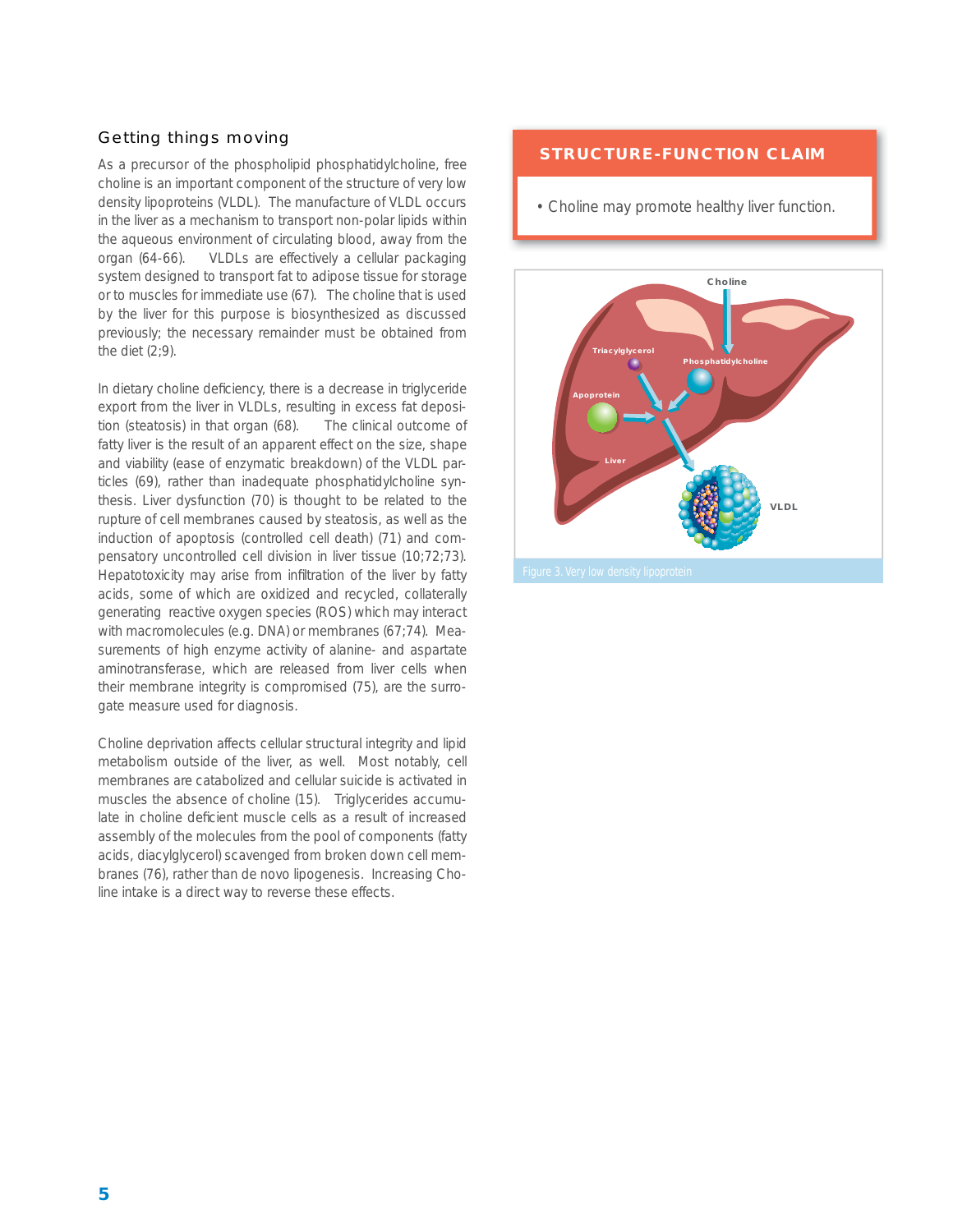# Teamwork: Nutrient interrelationships and synergies

#### Betaine

Betaine is a primary metabolite of choline which has been extensively studied as such for its ergogenic effects in athletes. Administration of choline is known affect to levels of betaine (3;77). Choline is converted to betaine in a two-step enzymatic process in which energy equivalents (as cellular adenosine triphosphate (ATP)) are collaterally generated. Interventional studies with supplementary betaine have been conducted in humans (e.g. reference (78)); improvement in subjects' strength and power performance has been observed, though not unilaterally (79), mechanistic picture is still in development (41). It is worth noting that, because of the irreversibility of the oxidation reactions that generate it from free choline, betaine cannot contribute to the biosynthesis of the neurotransmitter acetylcholine, as choline can.

#### B-vitamins

Choline is commonly discussed in context of B-vitamins for their shared roles in methylation and amino acid synthesis (48;80). Changing availability of B-vitamins shifts the dynamics of reactions requiring free choline, and vice versa (81). For instance, adequacy of folate nutrition has been demonstrated to be inextricably linked to choline need (63;82-86). When folate is deficient in the diet, choline is decreased in the liver (85). Likewise, when choline is deficient in the diet, folate is found to be depleted in the liver (87). The activity of the choline-mediated pathway that turns over cellular homocysteine spares the complementary nutrient folate for its other very important use in DNA synthesis (63).

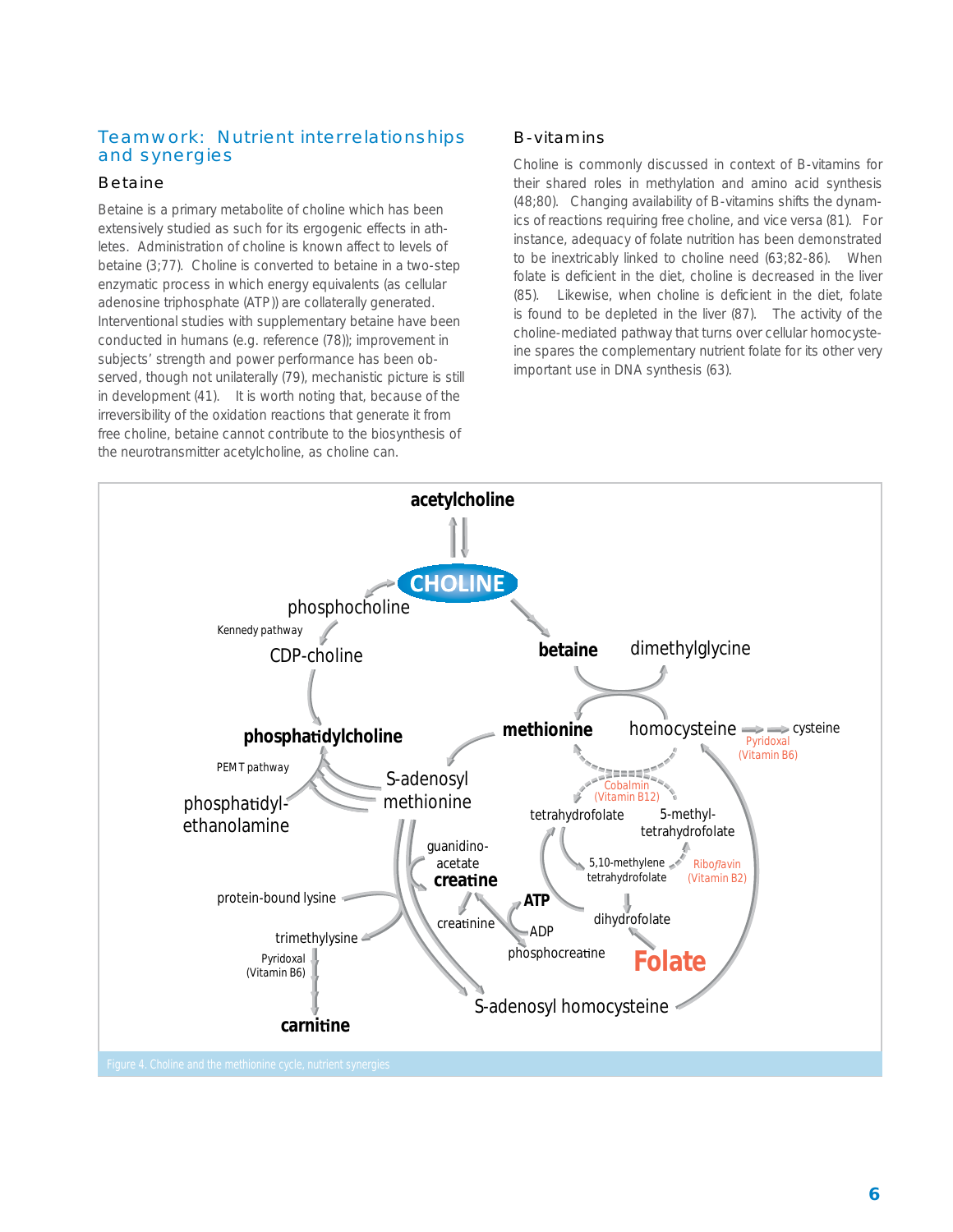The dietary choline requirement for choline is increased in individuals with certain variations in genes involved in B-vitamin metabolism and one-carbon transfer, especially the gene encoding the enzyme methylene tetrahydrofolate reductase (MTHFR) (14;86). Vitamin B<sub>2</sub> (riboflavin) is a key component of the cofactor flavin adenine dinucleotide (FAD) for MTHFR, the enzyme which catalyzes the first steps of the biosynthesis of sulfur-containing amino acids, including that of methionine *via* homocysteine (88). Vitamin B<sub>12</sub> (cobalamin) is a cofactor for methionine synthase, the enzyme which directly catalyzes the actual conversion (89). Vitamin  $B_6$  is involved in an enzymatic reaction that offers another route of disposal for excess homocysteine. It is also a cofactor for an enzyme in the synthesis of carnitine, which is necessary for fat transport prior to β-oxidation. If the demands of exercise require tapping into glycogen stores for energy, the need for Vitamin  $B_{6}$  as a cofactor will consequently increase, making it less available for homocysteine turnover (50). It would seem reasonable that this might tax the body's choline stores, in turn, underscoring the importance of choline intake.



## **Carnitine**

Carnitine and choline are remarkably similar in their chemical structure. The biological purposes that choline and carnitine serve are mechanistically different, but are not metabolically unrelated. Carnitine is synthesized from lysine and methionine in the liver and kidney (90) in a series of reactions that require Vitamin B<sub>6</sub>. It is necessary in the translocation of long chain fatty acids to mitochondria for  $β$ -oxidation, the first step in fat metabolism for the generation of cellular energy. Choline is important, of course, in that it makes methionine (and SAdoMet) available for carnitine's biosynthesis by its methylation of homocysteine, and it is itself necessary for hepatic fat transport.

It is not surprising that choline and carnitine status appear to be related to one another. Choline deficiency is associated with a decrease in carnitine in skeletal and cardiac muscle and in the liver (91) and diminished hepatic fatty acid oxidation (92). Supplementary choline seems to maintain serum carnitine levels by reducing carnitine's excretion; it increases carnitine's reabsorption via the kidney (93;94) and influences its redistribution (95), presumably by affecting the mechanism of molecular transport (96). Choline administration has been shown to increase carnitine in skeletal muscle, decrease body fat in animals (97) and enhance fatty acid oxidation (98). Interventional trials in humans (e.g.(99)) have not yet been undertaken with methodology and measurements adequate to allow rigorous and specific conclusions about these relationships.

#### Creatine

Creatine is synthesized in the liver by the methylation of guanidinoacetate by SAdoMet, in a reaction catalyzed by a methyltransferase enzyme. This process generates enormous amounts of collateral homocysteine, and much SAdoMet is expended in the conversion. Increased demand for creatine during muscular contraction will thus further increase the production of homocysteine (50), suggesting the particular importance of choline intake to keep levels of the metabolite under control.

| Ergogenic nutrients work by:                                          | <b>Choline's contribution:</b>                                                                           |  |
|-----------------------------------------------------------------------|----------------------------------------------------------------------------------------------------------|--|
| Acting as central or peripheral stimulant                             | Key precursor of acetylcholine                                                                           |  |
| Increasing storage or availability of limiting substrate              |                                                                                                          |  |
| Reducing or neutralize metabolic by-products                          | Reduction of cytotoxic homocysteine                                                                      |  |
| Serving as supplemental fuel source                                   | Assists in mobilization of fat                                                                           |  |
| Enhancing recovery                                                    | Supports creatine biosynthesis (important in muscle<br>recovery) by turning over collateral homocysteine |  |
| Table 2 Potential modes of influence of choline on fitness metabolism |                                                                                                          |  |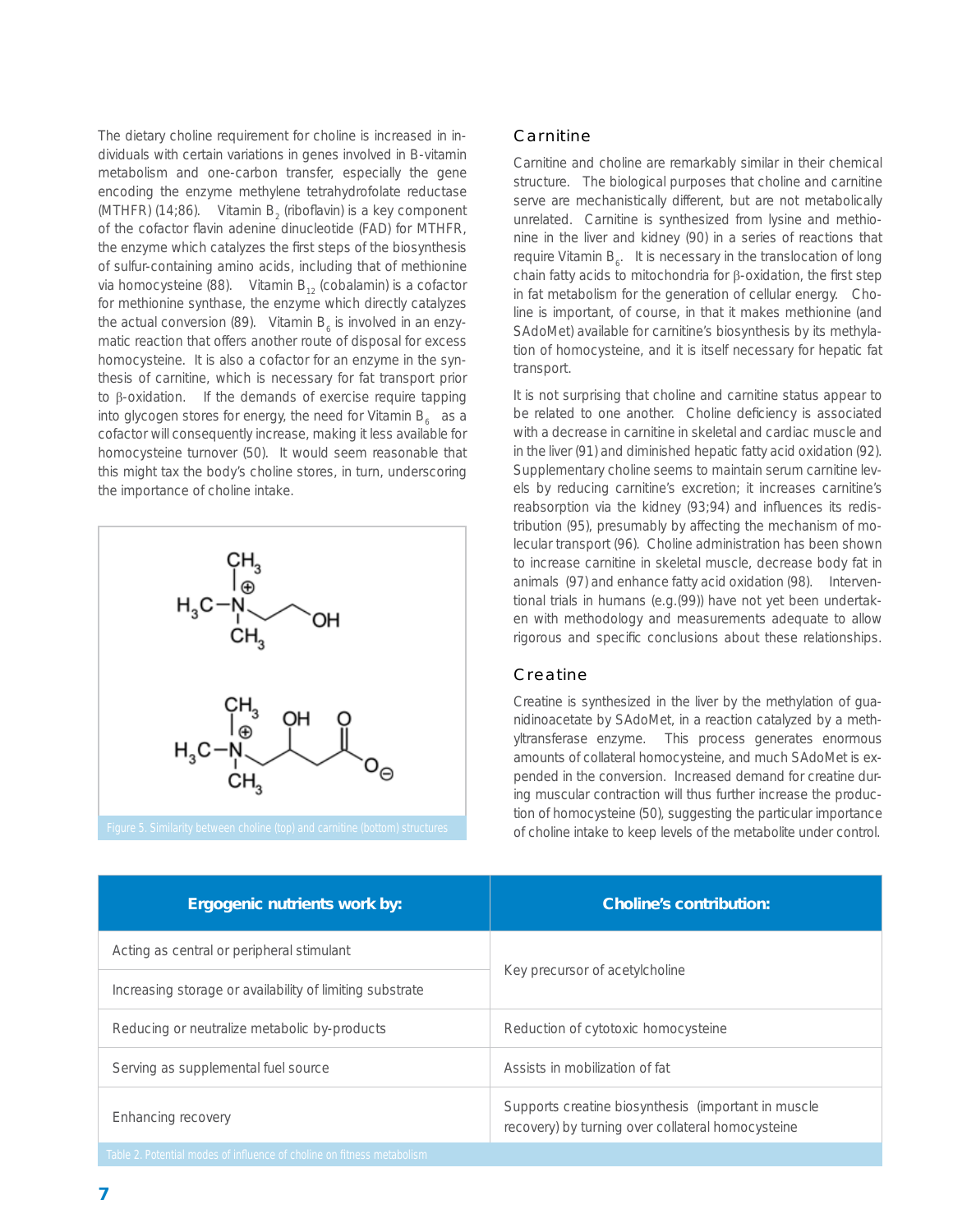# **Conclusion**

#### Choline's ergogenic value

Ergogenic aids generally function based on specific biological roles (100;101). Choline is notable in that it very clearly fulfills many of these purposes, based on its diverse biochemical functions in the human body. Intake of the nutrient in the diet makes it more available as a key substrate of the important acetylation reaction that generates the acetylcholine neurotransmitter. Choline also acts to convert the metabolic by-product homocysteine into the essential amino acid methionine and cellular methylating agent SAdoMet. While choline does not serve as an alternate fuel source *per se*, it does have an important purpose in controlling the deposition of fat, which is a fuel source tapped in intense exercise.

It is not surprising, then, choline and its direct metabolite betaine have been studied over the past two decades for their positive effects in physically active humans. A prevailing theme in research findings is the apparent dependence of choline's effect on human performance on the type, duration and intensity (% VO<sub>2</sub> max) of physical activity (20). Investigations that have been conducted to date have varied considerably in size and scope (96;98), studying groups as diverse as elite Army Rangers (102), seasoned marathon runners (11-13) and ordinary individuals.

Oral administration readily affects serum levels of choline (103) and consequently, of betaine, a metabolite which has been studied in some detail for its ergogenic value (3;77). The systemic absorption and distribution of water-soluble salts is known to be reasonably fast and, sustained over a period of 4-8 hours (25;103-105). If choline is ingested in bound (rather than free base) form, for example as cytidine diphosphocholine (CDP-choline) (3) or glycerylphosphorylcholine (α-GPC choline) (106), it is quickly hydrolyzed and metabolized as free choline is, suggesting that there is no special benefit to its delivery this way.

## **STRUCTURE-FUNCTION CLAIM**

• Choline may reduce fatigue and increase vigor during strenuous exercise.

The metabolism of choline is dependent on an individual's choline, B-vitamin (81), folate (63;82-86), methyl pool status, and it is strongly influenced by individual genetics (107-109). In general, though, the body's processing of choline in a meal or in a supplement begins in the stomach with breakdown of the food matrix by acids and enzymes. The partially digested chyme is moved into the small intestine, where enterocytes package fats, including choline-containing phospholipids, into chylomicron lipoproteins and release them into the lymph, and subsequently to the blood (77). Choline salts are stored and circulated as in free form, most commonly phosphorylated (4). When choline reaches the upper small intestine, it is transported by a carrier (110) in a concentration-regulated mechanism, and it subsequently enters the portal circulation (77), from which the liver extracts it for use in lipoprotein construction. It is converted to betaine in the kidney, where it provides osmolytic benefits if not further metabolized itself (41).

Dietary supplements, choline-rich meal-replacement products, and many other types of foods and beverages are excellent delivery forms for choline. At typical dosage levels, water-soluble choline salts do not detract from a product's flavor profile. The nutrient is extremely stable through high temperature processing operations and remains highly bioavailable. Choline salts have broad regulatory acceptability worldwide. In certain markets, allowances also include label claims attesting to a product's choline content and aspects of the nutrient's truly unique functionality. This is an important distinction among the class of nutrients, minerals and vitamins geared toward physically active consumers.

*This article is for informational purposes only and is not meant to be construed as authoritative legal or medical advice. Balchem makes no representations as to its accuracy and assumes no liability or responsibility for the content of this article.*

\_\_\_\_\_\_\_\_\_\_\_\_\_\_\_\_\_\_\_\_\_\_\_\_\_\_\_\_\_\_\_\_\_\_\_\_\_\_\_\_\_\_\_\_\_\_\_\_\_\_\_\_

*Choline supplements are not intended to diagnose, treat, cure or prevent any disease.* 

*©2011 Balchem Corporation. All rights reserved.*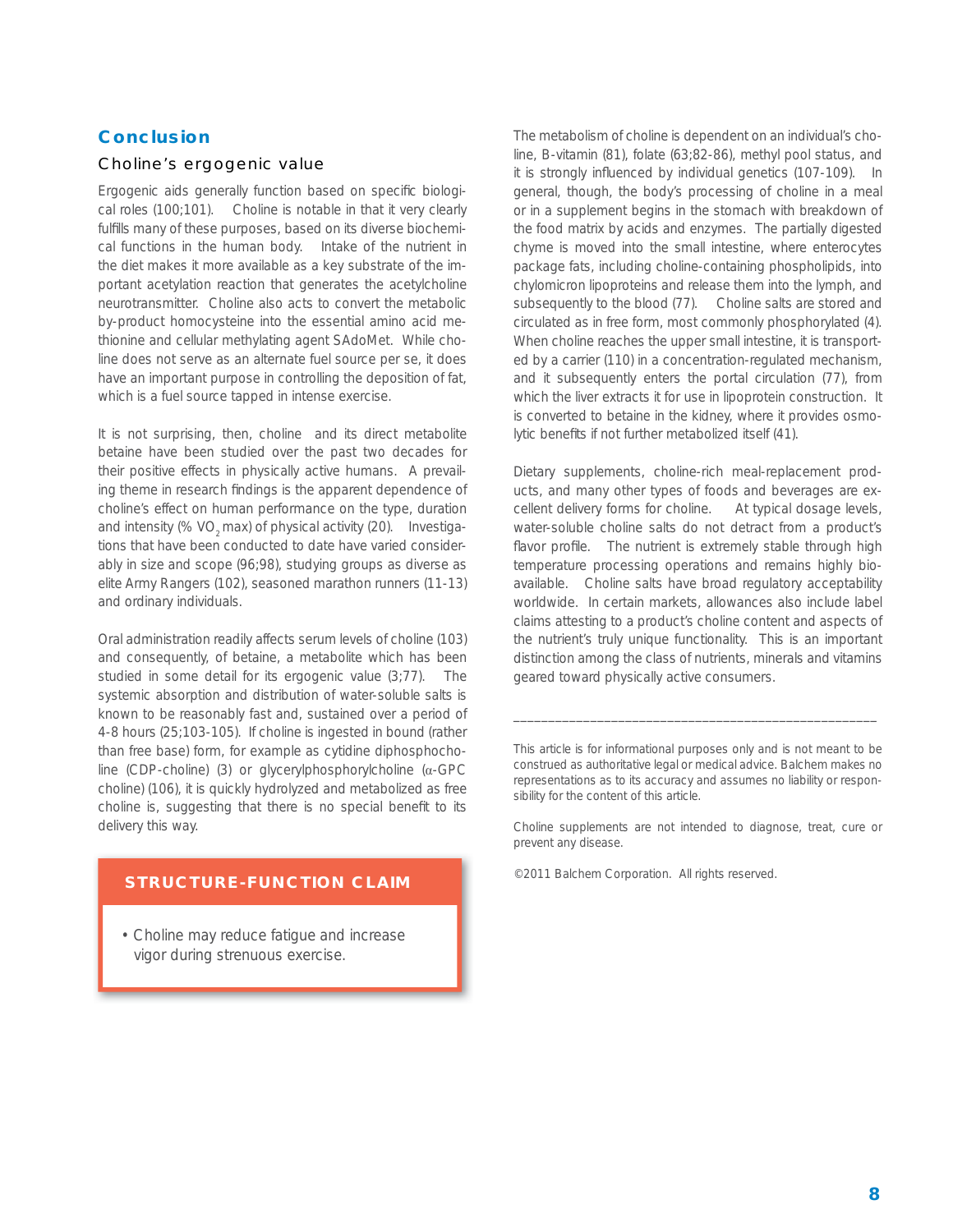## **References**

- (1) Zeisel SH, Blusztajn JK. Choline and human nutrition. Annu Rev Nutr 1994;14:269-96.
- (2) Michel V, Yuan Z, Ramsubir S, Bakovic M. Choline transport for phospholipid synthesis. Exp Biol Med 2006;231:490-504.
- (3) Wurtman RJ, Cansev M, Ulus IH. Choline and its products acetylcholine and phosphatidylcholine. In: Tettamani G, Goracci G, editors. Handbook of Neurochemistry and Molecular Neurobiology: Neural Lipids. 3 ed. New York: Springer; 2009. p. 443-500.
- (4) Millington WR, Wurtman RJ. Choline administration elevates brain phosphorylcholine concentrations. J Neurochem 1982;38:1748-52.
- (5) Blusztajn JK, Liscovitch M, Richardson UI. Synthesis of acetylcholine from choline derived from phosphatidylcholine in a human neuronal cell line. PNAS 1987;84:5474-7.
- (6) Fischer LM, daCosta KA, Kwock L, Galanko JA, Zeisel SH. Dietary choline requirements of women: effects of estrogen and genetic variation. Am J Clin Nutr 2010;92(5):1113-9.
- (7) Resseguie M, Song J, Niculescu M, daCosta KA, Randall TA, Zeisel SH. Phosphatidylethanolamine N-methyltransferase (*PEMT*) gene expression is induced by estrogen in human and mouse primary hepatocytes. FASEB J 2007;21:2622-32.
- (8) Waite KA, Cabilio NR, Vance DE. Choline deficiency-induced liver damage is reversible in Pemt-/- mice. J Nutr 2002;132:68-71.
- (9) Walkey CJ, Yu L, Agellon LB, Vance DE. Biochemical and evolutionary significance of phospholipid methylation. J Biol Chem 1998;273(42):27043-6.
- (10) Institute of Medicine. Choline. In: Food and Nutrition Board NAoS, editor. Dietary Reference Intakes for Thiamin, Riboflavin, Niacin, Vitamin B6, Folate, Vitamin B12, Pantothenic Acid, Biotin and Choline.Washington, DC: National Academy Press; 1998. p. 390-422.
- (11) Buchman AL, Jenden DJ, Roch M. Plasma free, phospholipid-bound and urinary free choline all decrease during a marathon run and may be associated with impaired performance. J Am Coll Nutr 1999;18(6):598-601.
- (12) Conlay LA, Wurtman RJ, Blusztajn JK, Lopez-Coviella I, Maher TJ, Evoniuk GE. Decreased plasma choline concentrations in marathon runners. NEJM 1986 October 2;315:892.
- (13) Conlay LA, Sabounjian LA, Wurtman RJ. Exercise and neuromodulators: Choline and acetylcholine in marathon runners. Int J Sports Med 1992;13:S141-S142.
- (14) Fischer LM, daCosta KA, Kwock L, Stewart PW, Lu TS, Stabler SP et al. Sex and menopausal status influence human dietary requirements for the nutrient choline. Am J Clin Nutr 2007;85:1275-85.
- (15) daCosta KA, Badea M, Fischer LM, Zeisel SH. Elevated serum creatine phosphokinase in choline-deficient humans: mechanistic studies in .<br>C2C12 mouse myoblasts. Am J Clin Nutr 2004;80:163-70.
- (16) daCosta KA, Niculescu M, Craciunescu CN, Fischer LM, Zeisel SH. Choline deficiency increases lymphocyte apoptosis and DNA damage in humans. Am J Clin Nutr 2006;84:88-94.
- (17) Jensen HH, Batres-Marquez SP, Carriquiry A, Schallnake KL. Choline in the diets of the U.S. population: NHANES 2003-2004. FASEB J. 21, lb219. 2007.
- (18) Keast DR. Food sources of choline in the diets of older U.S. adults: NHANES 1999-2004. 2007 Apr 27; Washington, DC 2007.
- (19) Fischer LM, Scearce J, Mar MH, Patel JR, Blanchard RT, Macintosh BA et al. *Ad libitum* choline intake in healthy individuals meets or exceeds the proposed adequate intake level. J Nutr 2005;135:826-9.
- (20) Penry JT, Manore MM. Choline: An important micronutrient for maximal endurance-exercise performance. Int J Sport Nutr Ex Metab 2008;18:191- 203.
- (21) Lockman PR, Allen DD. The transport of choline. Drug Dev Indust Pharm 2002;28(7):749-71.
- (22) Tracey KJ. Physiology and immunology of the cholinergic antiinflammatory pathway. J Clin Investig 2007;117(2):289-96.
- (23) The Society for Neuroscience. Brain Facts: A Primer on the Brain and Nervous System. 2008.
- (24) Babb SM, Ke Y, Lange N, Kaufman MJ, Renshaw PF, Cohen BM. Oral choline increased choline metabolites in human brain. Pscyh Res Neuroimag 2004;130:1-9.
- (25) Hirsch MJ, Growdon JH, Wurtman RJ. Relations between dietary choline or lecithin intake, serum choline levels, and various metabolic indices. Metabolism 1978;27(8):953-60.
- (26) Sweiry JH, Yudilevich DL. Characterization of choline transport at maternal and fetal interfaces of the perfused guinea-pig placenta. J Physiol 1985;366:251-66.
- (27) Zeisel SH. Dietary influences on neurotransmission. Adv Pediatr 1986;33:23-48.
- (28) Wurtman RJ, Hefti F, Melamed E. Precursor control of neurotransmitter synthesis. Pharmacol Rev 1980;32(4):315-35.
- (29) Zeisel SH. Choline: human requirements and effects on human performance. In: Marriott BM, editor. Food Components to Enhance Performance: An Evaluation of Potential Performance-Enhancing Food Components for Operational Rations.Washington, D.C.: Committee on Military Nutrition Research, Food and Nutrition Board (FNB), Institute of Medicine (IOM) - National Academy Press; 1994. p. 381-406.
- (30) Davis JM. Nutritional effects on central fatigue. 1996 Jun 3; 1996 p. 63-4.
- (31) Meeusen R, Watson P, Hasegawa H, Roelands B, Piacentini M. Central fatigue: the serotonin hypothesis and beyond. Sports Med 2006;36(10):881-909.
- (32) Molinengo L, Orsetti M, Ghi P. Behavior and neurochemical effects of a chronic choline-deficient diet in the rat. Behavioural Brain Res 1997;84(1&2):145-50.
- (33) Blusztajn JK, Wurtman RJ. Choline and cholinergic neurons. Science 1983;221:614-20.
- (34) Leventer SM, Rowell PP. Investigation of the rate-limiting step in the synthesis of acetylcholine by the human placenta. Placenta 2005 May;5(3):261-70.
- (35) Holler T, Cermak JM, Blusztajn JK. Dietary choline supplementation in pregnant rats increases hippocampal phospholipase D activity of the offspring. FASEB J 1996;10:1653-9.
- (36) Nakamura A, Suzuki Y, Umegaki H, Ikari H, Tajima T, Endo H et al. Dietary restriction of choline reduces hippocampal acetylcholine release in rats: an *in vivo* microdialysis study. Brain Res Bull 2001;56(6):593-7.
- (37) Cermak JM, Holler T, Jackson DA, Blusztajn JK. Prenatal availability of choline modifies development of hippocampal cholinergic system. FASEB J 1998;12:349-57.
- (38) Pacelli C, Coluccia A, Grattagliano I, Cocco T, Petrosiilo G, Paradies G et al. Dietary choline deprivation impairs rat brain mitochondrial function and behavioral phenotype. J Nutr 2010.
- (39) Ulus IH, Wurtman RJ. Choline administration: Activation of tyrosine hydroxylase in dopaminergic neurons of rat brain. Science 1976;194(4249):1060- 1.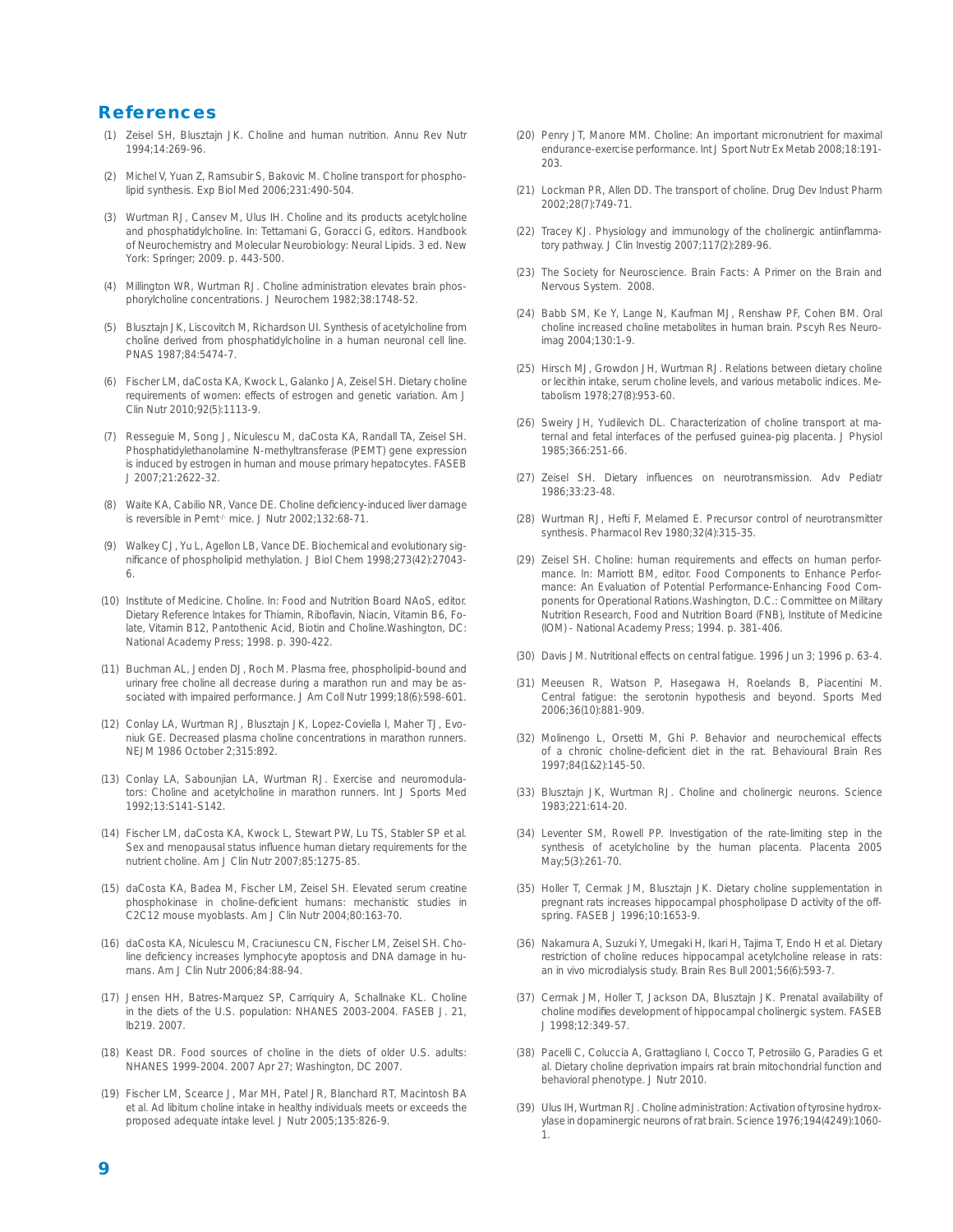- (40) Ulus IH, Hirsch MJ, Wurtman RJ. Trans-synaptic induction of adrenomedullary tyrosine hydroxylase activity by choline: Evidence that choline administration can increase cholinergic neurotransmission. PNAS 1977;74(2):798-800.
- (41) Craig SAS. Betaine in human nutrition. Am J Clin Nutr 2004;80:539-49.
- (42) Haussinger D. The role of cellular hydration in the regulation of cell function. Biochem J 1996;313:697-710.
- (43) James SJ, Melnyk S, Pogribna M, Pogribny I, Caudill MA. Elevation in S-adenosylmethionine and DNA hypomethylation: Potential epigenetic mechanism for homocysteine-related pathology. J Nutr 2002;132:2361S-6S.
- (44) Lokk J. Association of vitamin B12, folate, homocysteine and cognition in the elderly. Scand J Nutr 2003;47(3):132-8.
- (45) Ulrey CL, Liu L, Andrews LG, Tollefsbol TO. The impact of metabolism on DNA methylation. Hum Molec Genetics 2005;14(Review Issue 1):R139- R147.
- (46) Detopolou P, Panagiotakis DB, Antonopolou S, Pitsavos C, Stefanidis C. Dietary choline and betaine intakes in relation to concentrations of inflammatory markers in healthy adults: the ATTICA study. Am J Clin Nutr 2008;87:424-30.
- (47) Selhub J. Homocysteine metabolism. Annu Rev Nutr 1999;19:217-46.
- (48) daCosta KA, Gaffney CM, Fischer LM, Zeisel SH. Choline deficiency in mice and humans is associated with increased plasma homocysteine concentration after a methionine load. Am J Clin Nutr 2005;81:440-4.
- (49) Hermann M, Schorr H, Obeid R, Scharhag J, Urhausen A, Kindermann W et al. Homocysteine increases during endurance exercise. Clin Chem Lab Med 2003;41(11):1518-24.
- (50) Joubert LM, Manore MM. Exercise, nutrition and homocysteine. Int J Sport Nutr Ex Metab 2006;16:341-61.
- (51) Dudman NP, Wilcken DE, Wang J, Lynch JF, Macey D, Lundberg P. Disordered methionine/homocysteine metabolism in premature vascular disease: Its occurrence, cofactor therapy and enzymology. Arteriocler Thrombosis 1993;13:1253-60.
- (52) Hustad S, Midttun O, Schneede J, Vollset S, Grotmol T, Ueland PM. The methylenetetrahydrofolate reductase 677 C->T polymorphism as a modulator of a B vitamin network with major effects on homocysteine metabolism. Am J Hum Genet 2007;80:846-55.
- (53) Cho E, Zeisel SH, Jacques PF, Selhub J, Dougherty L, Colditz GA. Dietary choline and betaine assessed by food-frequency questionnaire in relation to plasma total homocysteine concentration in the Framingham Offspring Study. Am J Clin Nutr 2006;83:905-11.
- (54) McCully KS. Homocysteine and vascular disease: The rold of folate, choline and lipoproteins in homocysteine metabolism. In: Zeisel SH, Szuhaj BF, editors. Choline, Phospholipids, Health and Disease.Champaign, IL: AOCS Press; 1998. p. 117-30.
- (55) Olthof MR, Brink EJ, Katan MB, Verhoef P. Choline supplemented as phosphatidylcholine decreases fasting and postmethionine-loading plasma homocysteine concentrations in healthy men. Am J Clin Nutr 2005;82:111-7.
- (56) Verhoef P, de Groot LCPGM. Dietary determinants of plasma homocysteine concentrations. Seminars in Vascular Medicine 2005;5(2):110-23.
- (57) Perna AF, Ingrosso D, Lombardi C, Acanfora F, Satta E, Cesare CM et al. Possible mechanisms of homocysteine toxicity. Kidney Intl 2003;63(Suppl. 84):S137-S140.
- (58) Sentongo TA, Kumar P, Karza K, Keys L, Iyer K, Buchman AL. Wholeblood-free choline and choline metabolites in infants who require chronic parenteral nutrition therapy. JPGN 2010;50(2):194-9.
- (59) Malinow MR. Plasma homocysteine and arterial occlusive diseases: a mini-review. Clin Chem 1995;41(1):173-6.
- (60) Malinow MR. Plasma homocysteine: a risk factor for arterial occlusive diseases. J Nutr 1996;126(4):1238S-43S.
- (61) Garcia A, Zanibbi K. Homocysteine and cognitive function in elderly people. Can Med Assoc J 2004;171(8):897-904.
- (62) Shinozuka H, Katyal SL. Pathology of choline deficiency. In: Sidransky H, editor. Nutritional Pathology.New York: Marcel Dekker; 1985. p. 279-320.
- (63) Niculescu M, Zeisel SH. Diet, methyl donors and DNA methylation: Interactions between dietary folate, methionine and choline. J Nutr 2002;132:2333S-5S.
- (64) Gibbons GF, Wiggins D, Brown AM, Hebbachi AM. Synthesis and function of hepatic very-low-density lipoprotein. Biochem Soc Trans 2004;32(1):59-64.
- (65) Yao Z, Vance DE. The active synthesis of phosphatidylcholine is required for very low density lipoprotein secretion from rat hepatocytes. J Biol Chem 1988;263(6):2998-3004.
- (66) Yao Z, Vance DE. Head group specificity in the requirement of phosphatidylcholine biosynthesis for very low density lipoprotein secretion from cultured hepatocytes. J Biol Chem 1989;264(19):11373-80.
- (67) Dumas M-E, Barton RH, Toye A, Cloarec O, Blancher C, Rothwell A et al. Metabolic profiling reveals a contribution of gut microbiota to fatty liver phenotype in insulin-resistant mice. PNAS 2006;103(33):12511-6.
- (68) Gruffat D, Durand D, Graulet B, Bauchart D. Regulation of VLDL synthesis and secretion in the liver. Reprod Nutr Dev 1996;36:375-89.
- (69) Verkade HJ, Fast DG, Rusino AE, Scraba DG, Vance DE. Impaired biosynthesis of phosphatidylcholine causes a decrease in the number of very low density lipoprotein particles in the Golgi but not in the endoplasmic reticulum of rat liver. J Biol Chem 1993;268(33):24990-6.
- (70) Ghoshal AK, Farber E. Biology of disease: Choline deficiency, lipotrope deficiency and the development of liver disease including liver cancer: A new perspective. Lab Investig 1993;68(3):255-60.
- (71) Albright CD, Liu R, Bethea TW, daCosta KA, Salganik RI, Zeisel SH. Choline deficiency induces apoptosis in SV40-immortalized CWSV-1 rat hepatocytes in culture. FASEB J 1996;10:510-6.
- (72) Yen CL, Zeisel SH. Choline phospholipids and cell suicide. In: Zeisel SH, Szuhaj BF, editors. Choline, Phospholipids, Health and Disease.Champaign, IL: AOCS Press; 1998. p. 11-32.
- (73) Yen CL, Mar MH, Craciunescu CN, Edwards LJ, Zeisel SH. Deficiency in methionine, tryptophan, isoleucine, or choline induces apoptosis in cultured cells. J Nutr 2002;132:1840-7.
- (74) Trauner M, Arrese M, Wagner M. Fatty liver and lipotoxicity. Biochim Biophys Acta 2010;1801:299-310.
- (75) Buchman AL, Dubin MD, Moukarzel A, Jenden DJ, Roch M, Rice K et al. Choline deficiency: A cause of hepatic steatosis during parenteral nutrition that can be reversed with intravenous choline supplementation. Hepatology 1995;22:1399-403.
- (76) Michel V, Singh RK, Bakovic M. The impact of choline availability on muscle lipid metabolism. Food Funct 2011;2:53-62.
- (77) Zeisel SH. Dietary choline:Biochemistry, physiology, and pharmacology. Annu Rev Nutr 1981;1:95-121.
- (78) Lee EC, Maresh CM, Kraemer WJ, Yamamoto LM, Bailey BL, Armstrong LE et al. Ergogenic effects of betaine supplementation on strength and power performance. J Int Soc Sports Nutr 2010;7:27.